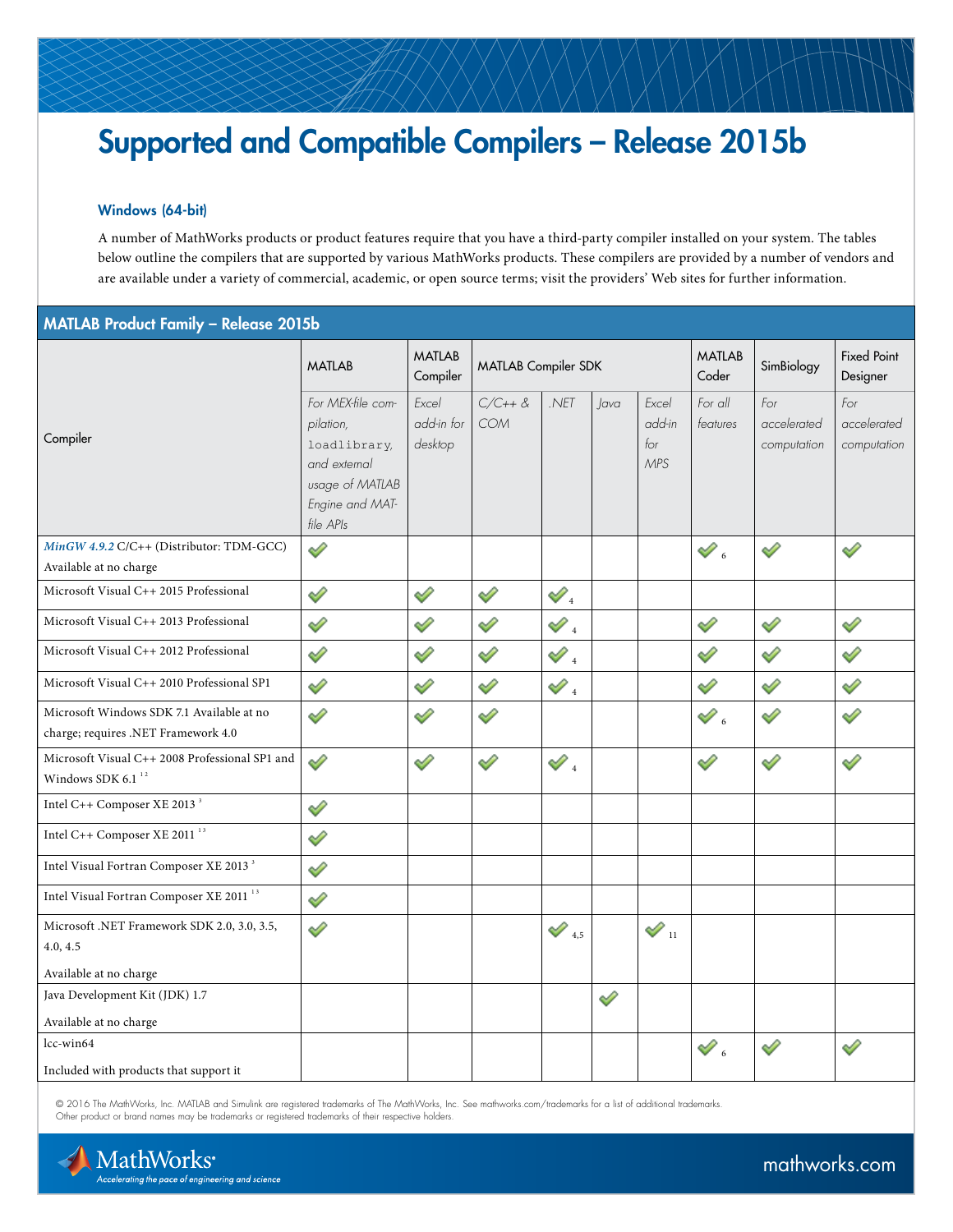| Simulink Product Family - Release 2015b                                            |                               |                                                                                                                  |                     |                     |                                  |                       |                                                    |                                               |  |
|------------------------------------------------------------------------------------|-------------------------------|------------------------------------------------------------------------------------------------------------------|---------------------|---------------------|----------------------------------|-----------------------|----------------------------------------------------|-----------------------------------------------|--|
|                                                                                    | Simulink                      | Simulink                                                                                                         | Stateflow           | Simulink<br>Coder   | Embedded<br>Coder                | Simulink<br>Real-Time | <b>HDL</b><br>Verifier                             | <b>HDL Coder</b>                              |  |
| Compiler                                                                           | For S-Function<br>compilation | For Model<br>Referencing,<br>Accelerator<br>mode, Rapid<br>Accelerator<br>mode, and<br>MATLAB<br>Function blocks | For all<br>features | For all<br>features | When<br>targeting<br>the host OS | For all<br>features   | For DPI<br>and TLM<br>compo-<br>nent<br>generation | For<br>accelerated<br>testbench<br>simulation |  |
| MinGW 4.9.2 C/C++ (Distributor: TDM-GCC)<br>Available at no charge                 | Í                             | ৶                                                                                                                | ♦                   | $\mathscr{D}$       | ৶                                |                       | Í                                                  | ⇙                                             |  |
| Microsoft Visual C++ 2013 Professional                                             | ⇙                             | ♦                                                                                                                | D                   | ⇙                   | ⇙                                | ⇙                     | $\mathscr{D}$                                      | ♦                                             |  |
| Microsoft Visual C++ 2012 Professional                                             | ♦                             | ⇙                                                                                                                | Í                   | ⇙                   | ♦                                | ⇙                     | ୰                                                  | ⇙                                             |  |
| Microsoft Visual C++ 2010 Professional SP1                                         | ৶                             | ♦                                                                                                                | ♦                   | ♦                   | ♦                                | ♦                     | ♦                                                  | ♦                                             |  |
| Microsoft Windows SDK 7.1 Available at no<br>charge; requires .NET Framework 4.0   | ⇙                             | ⇙                                                                                                                | ⇙                   | $\mathscr{D}_\tau$  | $\mathscr{D}_\tau$               | Î                     | Í                                                  | ⇙                                             |  |
| Microsoft Visual C++ 2008 Professional SP1 and<br>Windows SDK 6.1 $^{\mathrm{12}}$ | ৶                             | ⇙                                                                                                                | ⇙                   | ⇙                   | ♦                                | ♦                     | ♦                                                  | ⇙                                             |  |
| Intel C++ Composer XE 2013 <sup>3</sup>                                            | ⇙                             |                                                                                                                  |                     |                     |                                  |                       |                                                    |                                               |  |
| Intel C++ Composer XE 2011 $^{\rm 13}$                                             | ♦                             |                                                                                                                  |                     |                     |                                  |                       |                                                    |                                               |  |
| Intel Visual Fortran Composer XE 2013 <sup>3</sup>                                 | $\mathscr{D}_s$               |                                                                                                                  |                     |                     |                                  | $\mathscr{D}$ ,       |                                                    |                                               |  |
| Intel Visual Fortran Composer XE 2011 $^{\rm 13}$                                  | $\mathscr{D}_s$               |                                                                                                                  |                     |                     |                                  | $\mathscr{D}$ ,       |                                                    |                                               |  |
| lcc-win64<br>Included with products that support it                                |                               | ⇙                                                                                                                | ⇙                   | $\mathscr{D}$       | ୰                                |                       |                                                    | D                                             |  |
|                                                                                    |                               |                                                                                                                  |                     |                     |                                  |                       |                                                    |                                               |  |

## Notes for the Windows (64-bit) Platform

- 1. Support for this version of this compiler will be discontinued in a future release, at which time a new version will be supported. Consult the *[platform road map](http://www.mathworks.com/support/sysreq/roadmap.html)* for more information.
- 2. Both Microsoft Visual Studio 2008 and Windows Software Development Kit (SDK) 6.1 must be installed. When installing Microsoft Visual Studio, you must choose "X64 Compilers and Tools" when installing Microsoft Visual Studio; this is not selected by default.
- 3. Intel compilers depend on tools provided by Microsoft. The following combinations are supported:

© 2016 The MathWorks, Inc. MATLAB and Simulink are registered trademarks of The MathWorks, Inc. See [mathworks.com/trademarks](http://www.mathworks.com/trademarks) for a list of additional trademarks. Other product or brand names may be trademarks or registered trademarks of their respective holders.

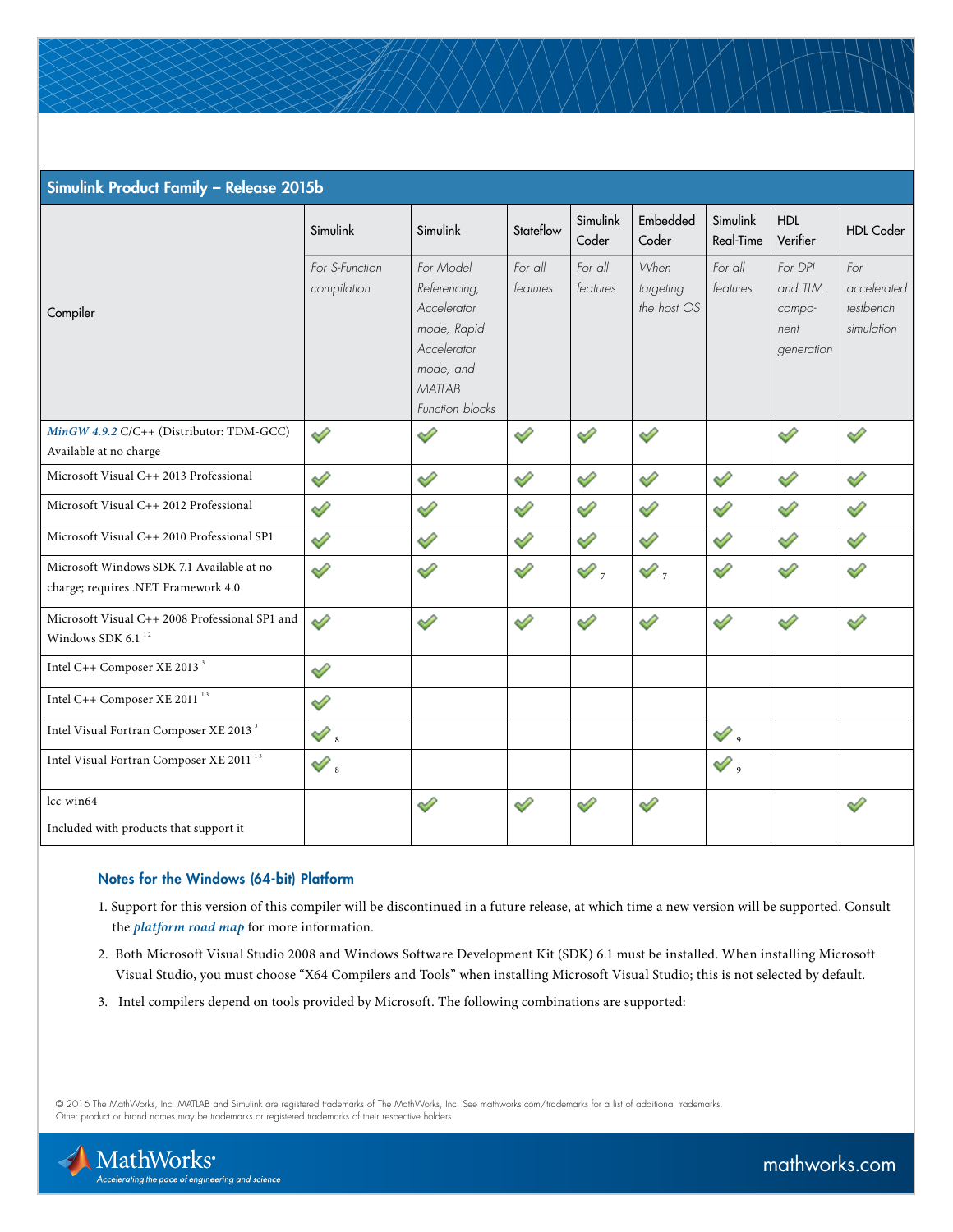|                                          | Microsoft Windows<br><b>SDK 7.1</b> | Microsoft Visual Studio<br>2013 Professional<br>$(64-bit)$ | Microsoft Visual Studio<br>2012 Professional<br>$(64-bit)$ | Microsoft Visual Studio<br>2010 Professional SP1<br>$(64-bit)$ | Microsoft Visual<br>Studio 2008 SP1<br><b>Professional Edition</b><br>$(64-bit)$ |
|------------------------------------------|-------------------------------------|------------------------------------------------------------|------------------------------------------------------------|----------------------------------------------------------------|----------------------------------------------------------------------------------|
| Intel C++ Composer<br>XE 2013            | ⇙                                   |                                                            | ৶                                                          | ⇙                                                              |                                                                                  |
| Intel C++ Composer<br><b>XE 2011</b>     | ৶                                   |                                                            |                                                            | Ï                                                              | Í                                                                                |
| Intel Visual Fortran<br>Composer XE 2013 | ⇙                                   | ⇙                                                          | Î                                                          | ⇙                                                              |                                                                                  |
| Intel Visual Fortran<br>Composer XE 2011 | ⇙                                   |                                                            |                                                            | ⇙                                                              | ⇙                                                                                |

- 4. To build .NET components, a Microsoft .NET Framework must be installed. The .NET Framework v3.0 does not contain a framework specific compiler; compatible components can be built using the v2.0 compiler. The .NET Framework is automatically installed by Visual Studio. It can also be downloaded from the Microsoft Web site. To execute applications that use the resulting .NET components, the target machine must have the matching .NET Framework installed.
- 5. MATLAB Compiler SDK supports building .NET assemblies but not COM objects when using the Microsoft .NET Framework SDK with out Microsoft Visual Studio.
- 6. This compiler does not support OpenMP. Code generation will treat parfor-loops as for-loops.
- 7. .sln project generation is not supported when using the Microsoft Windows SDK.
- 8. Fortran compilers are supported with Simulink only for creating Simulink S-Functions using the MATLAB MEX command. The S-Functions can be used with normal and accelerated simulations.
- 9. Simulink Real-Time supports Fortran code in Simulink models using C-MEX wrapper S-Functions.
- 10. Office Developer Tools must be installed as part of the Microsoft Visual Studio installation.
- 11. When building Excel add-ins for MPS, MATLAB Compiler SDK requires .NET framework 4.0 or later.

#### Additional Notes:

- Support for MinGW 4.9.2 (Distributor: TDM-GCC) was added in R2015b
- Support for Microsoft Visual C++ 2015 Professional was added in R2015b
- Microsoft Visual C++ 2008 will no longer be supported in R2016a

© 2016 The MathWorks, Inc. MATLAB and Simulink are registered trademarks of The MathWorks, Inc. See [mathworks.com/trademarks](http://www.mathworks.com/trademarks) for a list of additional trademarks. Other product or brand names may be trademarks or registered trademarks of their respective holders.

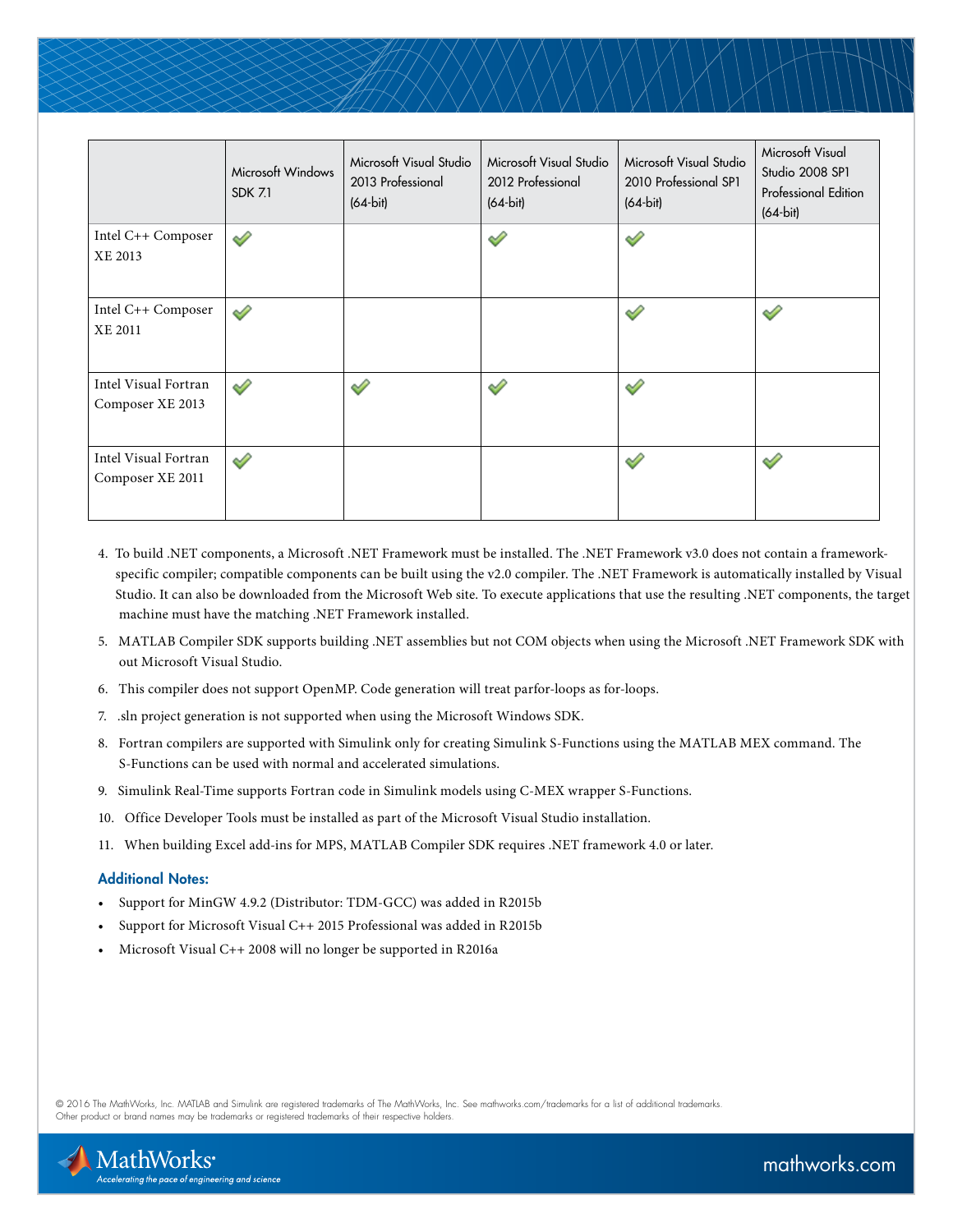## Windows (32-bit)

On 32-bit Windows, the lcc C compiler is installed along with MATLAB, providing out-of-the-box support for most MathWorks products. Further options are available as outlined in this table.

| MATLAB Product Family - Release 2015b                                               |                                                                                                                   |                                |                               |                                              |      |                                      |                                                                                                      |                                   |                                   |                                                      |
|-------------------------------------------------------------------------------------|-------------------------------------------------------------------------------------------------------------------|--------------------------------|-------------------------------|----------------------------------------------|------|--------------------------------------|------------------------------------------------------------------------------------------------------|-----------------------------------|-----------------------------------|------------------------------------------------------|
|                                                                                     | <b>MATLAB</b>                                                                                                     | <b>MATLAB</b><br>Compiler      | MATLAB Compiler SDK           |                                              |      | <b>MATLAB</b><br>Coder               | SimBiology                                                                                           | <b>Fixed Point</b><br>Designer    | <b>HDL Coder</b>                  |                                                      |
| Compiler                                                                            | For MEX-file<br>compilation,<br>loadlibrary,<br>and external<br>usage of<br>MATLAB Engine<br>and MAT-file<br>APIs | Fxcel<br>add-in for<br>desktop | $C/C++$<br>$\&$<br><b>COM</b> | .NET                                         | Java | Fxcel<br>add-in<br>for<br><b>MPS</b> | For all<br>features                                                                                  | For<br>accelerated<br>computation | For<br>accelerated<br>computation | For<br>accelerat-<br>ed test-<br>bench<br>simulation |
| lcc-win32 v2.4.1<br>Included with MATLAB                                            | ⇙                                                                                                                 |                                |                               |                                              |      |                                      | $\mathscr{D}% _{T}=\mathscr{D}_{T}\!\left( a,b\right) ,\ \mathscr{D}_{T}=C_{T}\!\left( a,b\right) ,$ | ⇙                                 | ✓                                 | ⇙                                                    |
| Microsoft Visual C++ 2015 Professional                                              | ⇙                                                                                                                 | ♦                              | ♦                             | $\mathscr{O}$ ,                              |      |                                      |                                                                                                      |                                   |                                   |                                                      |
| Microsoft Visual C++ 2013 Professional                                              | ⇙                                                                                                                 | ♦                              | ♦                             | $\mathscr{O}$ ,                              |      |                                      | ♦                                                                                                    | ♦                                 | Í                                 | ♦                                                    |
| Microsoft Visual C++ 2012 Professional                                              | ⇙                                                                                                                 | ♦                              | ♦                             | $\mathscr{D}% _{A}^{\ast}(\mathbb{R}^{N})$ , |      |                                      | ♦                                                                                                    | ♦                                 | ⇙                                 | ⇙                                                    |
| Microsoft Visual C++ 2010 Professional SPI                                          | ৶                                                                                                                 | ♦                              | ♦                             | $\mathscr{D}_\beta$                          |      |                                      | ♦                                                                                                    | ♦                                 | V                                 | ♦                                                    |
| Microsoft Windows SDK 7.1<br>Available at no charge; requires .NET<br>Framework 4.0 | ♦                                                                                                                 | ♦                              | Í                             | $\mathscr{O}$ ,                              |      |                                      | $\mathscr{O}$ ,                                                                                      | $\mathscr{D}$                     |                                   |                                                      |
| Microsoft Visual C++ 2008 Professional<br>$SP1^{-1}$                                | ৶                                                                                                                 | ⇙                              | ⇙                             | $\mathscr{D}$ ,                              |      |                                      | ♦                                                                                                    | ♦                                 | ⇙                                 | Í                                                    |
| Intel C++ Composer XE 2013 <sup>2</sup>                                             | ♦                                                                                                                 |                                |                               |                                              |      |                                      |                                                                                                      |                                   |                                   |                                                      |
| Intel C++ Composer XE 2011 <sup>12</sup>                                            | ♦                                                                                                                 |                                |                               |                                              |      |                                      |                                                                                                      |                                   |                                   |                                                      |
| Intel Visual Fortran Composer XE 2013 <sup>2</sup>                                  | ⇙                                                                                                                 |                                |                               |                                              |      |                                      |                                                                                                      |                                   |                                   |                                                      |
| Intel Visual Fortran Composer XE 2011 <sup>12</sup>                                 | ♦                                                                                                                 |                                |                               |                                              |      |                                      |                                                                                                      |                                   |                                   |                                                      |
| Microsoft .NET Framework SDK 2.0, 3.0,<br>3.5, 4.0                                  |                                                                                                                   |                                |                               | $\mathcal{S}_{3,4}$                          |      | $\mathscr{D}_4$                      |                                                                                                      |                                   |                                   |                                                      |
| Available at no charge<br>Java Development Kit (JDK) 1.7                            |                                                                                                                   |                                |                               |                                              |      |                                      |                                                                                                      |                                   |                                   |                                                      |
| Available at no charge                                                              |                                                                                                                   |                                |                               |                                              | ♦    |                                      |                                                                                                      |                                   |                                   |                                                      |

© 2016 The MathWorks, Inc. MATLAB and Simulink are registered trademarks of The MathWorks, Inc. See [mathworks.com/trademarks](http://www.mathworks.com/trademarks) for a list of additional trademarks.<br>Other product or brand names may be trademarks or registered

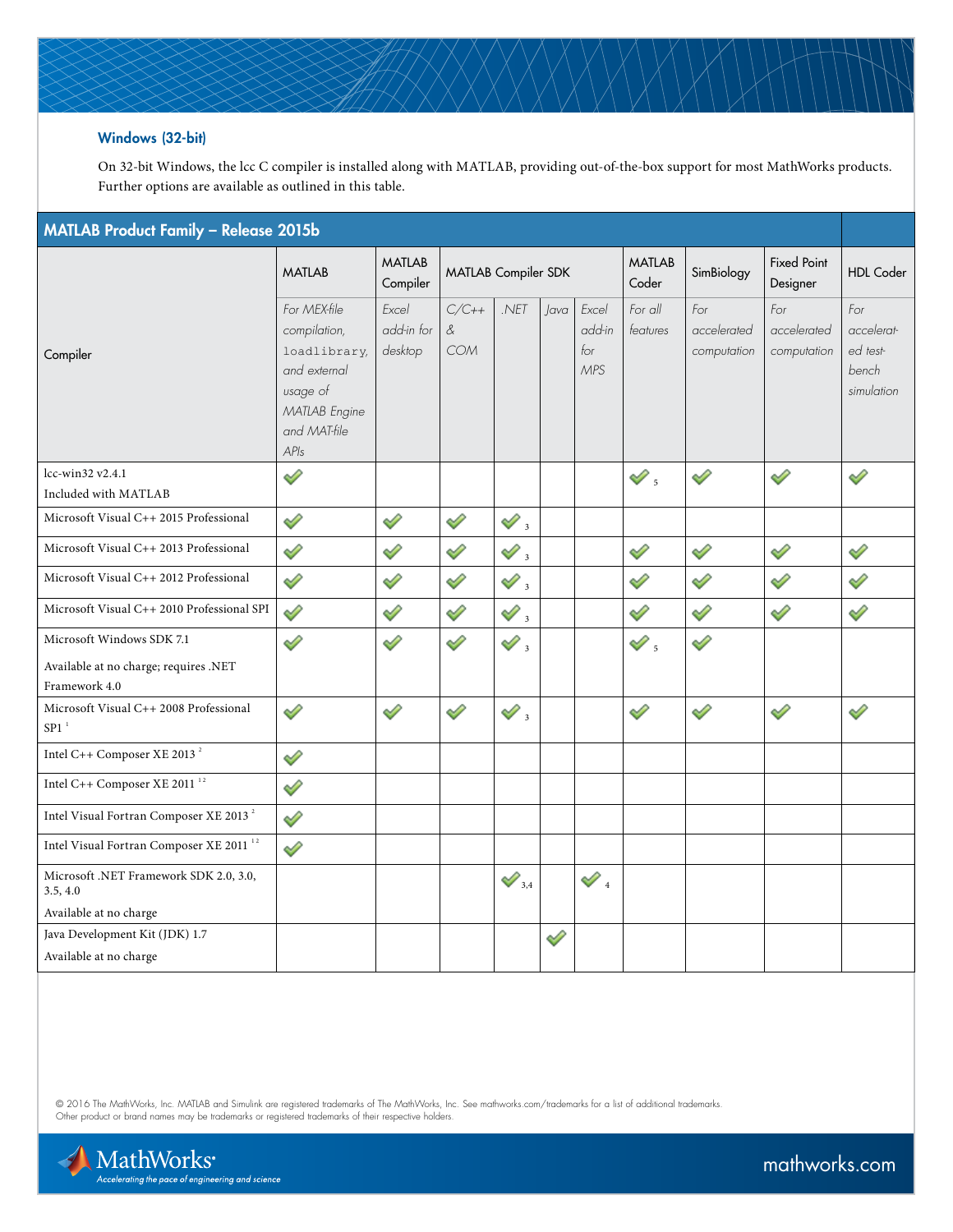| Simulink Product Family - Release 2015b                                             |                               |                                                                                                                  |                     |                     |                                  |                     |                                                    |  |  |  |
|-------------------------------------------------------------------------------------|-------------------------------|------------------------------------------------------------------------------------------------------------------|---------------------|---------------------|----------------------------------|---------------------|----------------------------------------------------|--|--|--|
|                                                                                     | Simulink                      | Simulink                                                                                                         | Simulink            | Stateflow           | Simulink<br>Coder                | Embeded<br>Coder    | Simulink<br>Real-Time                              |  |  |  |
| Compiler                                                                            | For S-Function<br>compilation | For Model<br>Referencing,<br>Accelerator<br>mode, Rapid<br>Accelerator<br>mode, and<br>MATLAB<br>Function blocks | For all<br>features | For all<br>features | When<br>targeting<br>the host OS | For all<br>features | For DPI<br>and TLM<br>compo-<br>nent<br>generation |  |  |  |
| Lcc-win32 v2.4.1                                                                    | $\mathscr{D}$                 | ⇙                                                                                                                | ⇙                   | D                   | Í                                | ♦                   | ♦                                                  |  |  |  |
| Included with MATLAB                                                                |                               |                                                                                                                  |                     |                     |                                  |                     |                                                    |  |  |  |
| Microsoft Visual C++ 2013 Professional                                              | ♦                             | ♦                                                                                                                | Í                   | V                   | ♦                                | ♦                   | V                                                  |  |  |  |
| Microsoft Visual C++ 2012 Professional                                              | ⇙                             | ⇙                                                                                                                | ⇙                   | ⇙                   | ⇙                                | ⇙                   | ♦                                                  |  |  |  |
| Microsoft Visual C++ 2010 Professional SP1                                          | $\mathscr{S}$                 | ♦                                                                                                                | V                   | ♦                   | Í                                | ♦                   | ♦                                                  |  |  |  |
| Microsoft Windows SDK 7.1<br>Available at no charge; requires .NET<br>Framework 4.0 | ♦                             | V                                                                                                                | Í                   | V                   | $\mathscr{O}$ ,                  | $\mathscr{D}$ ,     | ♦                                                  |  |  |  |
| Microsoft Visual C++ 2008 Professional SP1 <sup>1</sup>                             | ⇙                             | ♦                                                                                                                | ♦                   | ⇙                   | ♦                                | ♦                   | ♦                                                  |  |  |  |
| Intel C++ Composer XE 2013 <sup>2</sup>                                             | Í                             |                                                                                                                  |                     |                     |                                  |                     |                                                    |  |  |  |
| Intel C++ Composer XE 2011 $^{\rm 12}$                                              | ♦                             |                                                                                                                  |                     |                     |                                  |                     |                                                    |  |  |  |
| Intel Visual Fortran Composer XE 2013 <sup>2</sup>                                  | $\mathcal{O}_6$               |                                                                                                                  |                     |                     |                                  |                     | $\mathscr{S}_s$                                    |  |  |  |
| Intel Visual Fortran Composer XE 2011 <sup>12</sup>                                 | $\mathscr{D}% _{0}$ ,         |                                                                                                                  |                     |                     |                                  |                     |                                                    |  |  |  |

## **Notes for the Windows (32-bit) Platform**

1.Support for this version of this compiler will be discontinued in a future release, at which time a new version will be supported. Consult the *[platform road map](http://www.mathworks.com/support/sysreq/roadmap.html)* for more information.

2.Intel compilers depend on tools provided by Microsoft. The following combinations are supported:

© 2016 The MathWorks, Inc. MATLAB and Simulink are registered trademarks of The MathWorks, Inc. See [mathworks.com/trademarks](http://www.mathworks.com/trademarks) for a list of additional trademarks.<br>Other product or brand names may be trademarks or registered

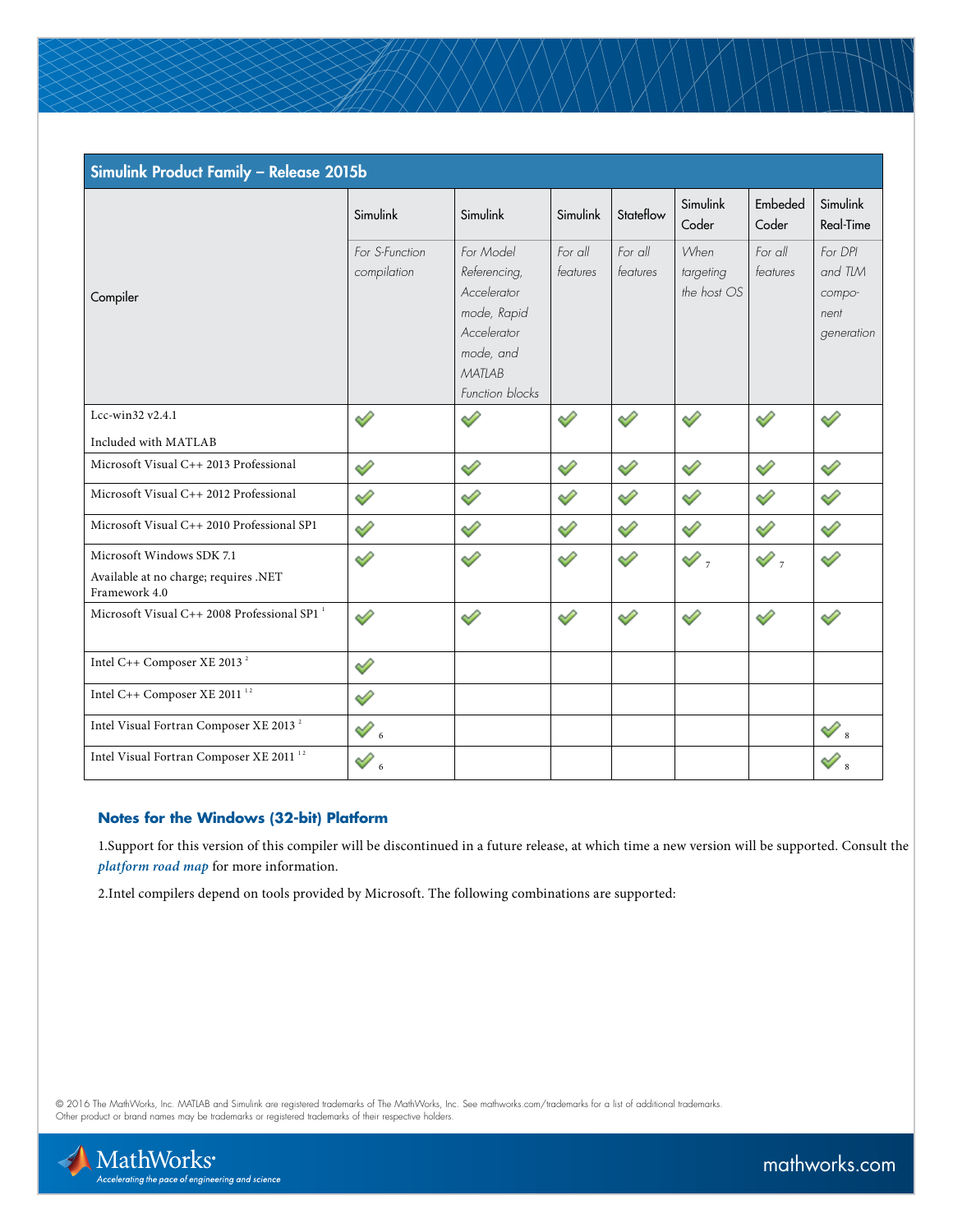|                                          | Microsoft Windows<br><b>SDK 7.1</b> | Microsoft Visual Studio<br>2012 Professional<br>$(32-bit)$ | Microsoft Visual Studio<br>2010 Professional SP1<br>$(32-bit)$ | Microsoft Visual<br>Studio 2008 SP1<br><b>Professional Edition</b><br>$(32-bit)$ |
|------------------------------------------|-------------------------------------|------------------------------------------------------------|----------------------------------------------------------------|----------------------------------------------------------------------------------|
| Intel C++ Composer<br>XE 2013            | ⇙                                   |                                                            | Í                                                              |                                                                                  |
| Intel C++ Composer<br>XE 2011            | ৶                                   |                                                            | ⇙                                                              | ✓                                                                                |
| Intel Visual Fortran<br>Composer XE 2013 | ୰                                   |                                                            |                                                                |                                                                                  |
| Intel Visual Fortran<br>Composer XE 2011 | P                                   |                                                            | ↩                                                              |                                                                                  |

- 3. To build .NET components, a Microsoft .NET Framework must be installed. The .NET Framework v3.0 does not contain a framework specific compiler; compatible components can be built using the v2.0 compiler. The .NET Framework is automatically installed by Visual Studio. It can also be downloaded from the Microsoft Web site. To execute applications that use the resulting .NET components, the target machine must have the matching .NET Framework installed.
- 4. MATLAB Compiler SDK supports building .NET assemblies but not COM objects when using the Microsoft .NET Framework SDK with out Microsoft Visual Studio.
- 5. This compiler does not support OpenMP. Code generation will treat parfor-loops as for-loops.
- 6. Fortran compilers are supported with Simulink only for creating Simulink S-Functions using the MATLAB MEX command. The S-Functions can be used with normal and accelerated simulations.
- 7. .sln project generation is not supported when using the Microsoft Windows SDK.
- 8. Simulink Real-Time supports Fortran code in Simulink models using C-MEX wrapper S-Functions.
- 9. Office Developer Tools must be installed as part of the Microsoft Visual Studio installation.

#### Additional Notes:

- Support for Microsoft Visual C++ 2015 Professional was added in R2015b
- Microsoft Visual C++ 2008 will no longer be supported in R2016a

© 2016 The MathWorks, Inc. MATLAB and Simulink are registered trademarks of The MathWorks, Inc. See [mathworks.com/trademarks](http://www.mathworks.com/trademarks) for a list of additional trademarks. Other product or brand names may be trademarks or registered trademarks of their respective holders.

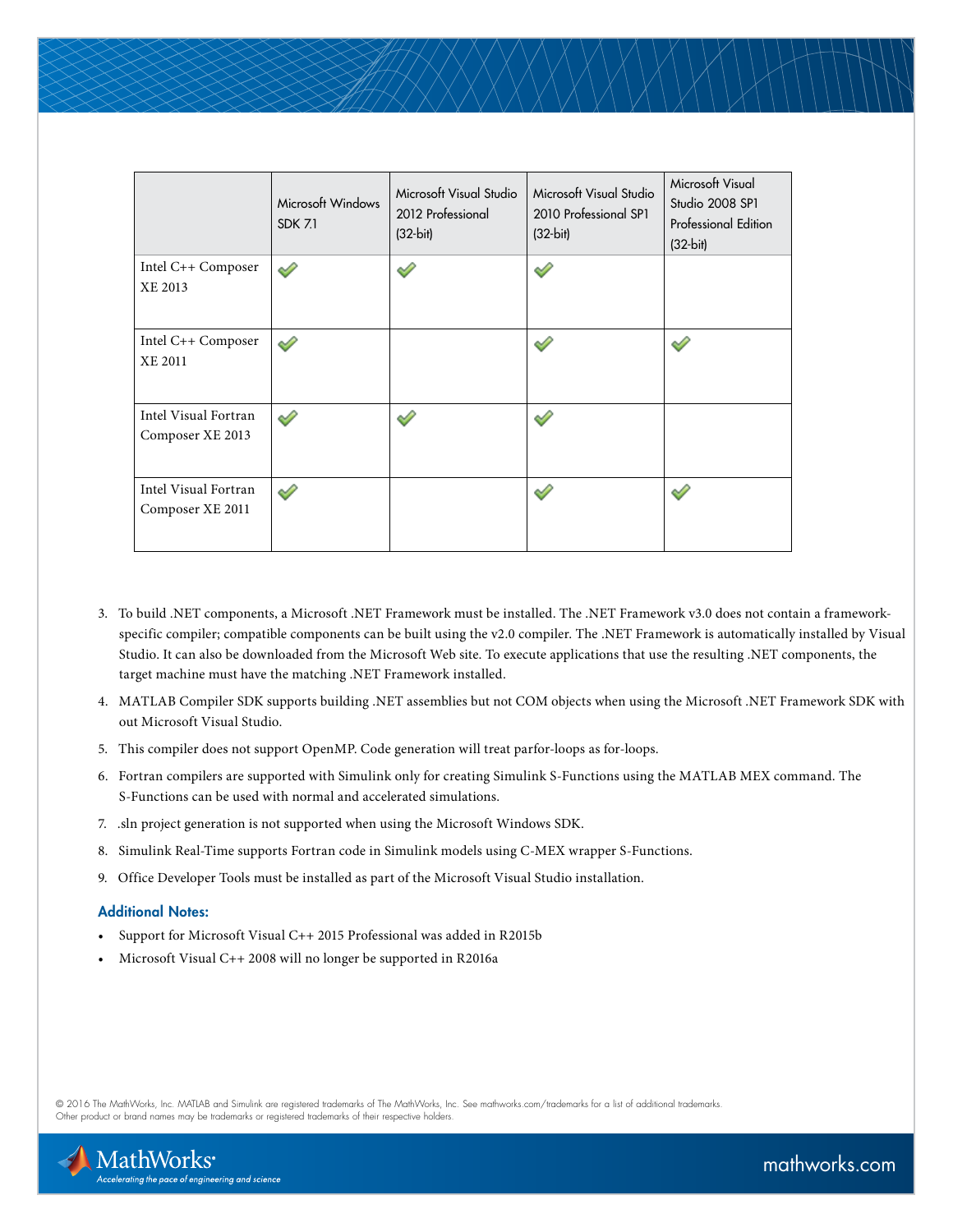## Mac OS X

On the Mac, no C compiler is supplied with MATLAB. If you use products that require one, Apple's development environment for OS X (Xcode) is available in the Mac App Store.

| MATLAB Product Family - Release 2015b                    |                                                                                                       |                     |   |                        |                                     |                                |  |  |  |
|----------------------------------------------------------|-------------------------------------------------------------------------------------------------------|---------------------|---|------------------------|-------------------------------------|--------------------------------|--|--|--|
| Compiler                                                 | <b>MATLAB</b>                                                                                         | MATLAB Compiler SDK |   | <b>MATLAB</b><br>Coder | SimBiology                          | Fixed-Point<br>Designer        |  |  |  |
|                                                          | For MEX-file compilation,<br>loadlibrary, and<br>external usage of MATLAB<br>Engine and MAT-file APIs | $C/C++$<br>lava     |   | For all<br>features    | For accelerat-<br>ed<br>computation | For accelerated<br>computation |  |  |  |
| Xcode 7.x (Review required setup)                        | ৶                                                                                                     |                     |   |                        |                                     |                                |  |  |  |
| Xcode $5.1+$ or $6.x$<br>Available at no charge          | ৶                                                                                                     | ৶                   |   | $\mathscr{D}$ .        |                                     |                                |  |  |  |
| Intel Fortran Composer XE (2013)                         | ⇙                                                                                                     |                     |   |                        |                                     |                                |  |  |  |
| Java Development Kit (JDK) 1.7<br>Available at no charge |                                                                                                       |                     | ৶ |                        |                                     |                                |  |  |  |

| <b>Simulink Product Family - Release 2015b</b> |                |                               |                  |                  |                       |  |  |  |  |
|------------------------------------------------|----------------|-------------------------------|------------------|------------------|-----------------------|--|--|--|--|
|                                                | Simulink       | Simulink<br>Stateflow         |                  | Simulink Coder   | <b>Embedded Coder</b> |  |  |  |  |
| Compiler                                       | For S-Function | For model referencing,        | For all features | For all features | When targeting        |  |  |  |  |
|                                                | compilation    | Accelerator mode, Rapid       |                  |                  | the host OS           |  |  |  |  |
|                                                |                | Accelerator mode, and         |                  |                  |                       |  |  |  |  |
|                                                |                | <b>MATLAB</b> Function blocks |                  |                  |                       |  |  |  |  |
| Xcode $5.1+$ or $6.x$                          |                | ⇙                             |                  |                  |                       |  |  |  |  |
| Available at no charge                         |                |                               |                  |                  |                       |  |  |  |  |

*To determine the version of Xcode installed, start Xcode and then select Xcode->About Xcode.*

#### Notes for the Mac Platform

- 1. This compiler does not support OpenMP. Code generation will treat parfor-loops as for-loops.
- 2. Fortran compilers are supported with Simulink only for creating Simulink S-functions using the MATLAB MEX command. The S-functions can be used with normal and accelerated simulations.

## Additional Notes:

- Support for GNU gfortran 4.3 has been dropped as of R2015b
- Support for Xcode 6.1+ has been added as of R2015b
- Support for Xcode 5.x will be dropped as of R2016a
- Support for Xcode 7.x was added after the release of R2015b *[\(Review required setup\)](http://www.mathworks.com/matlabcentral/answers/246507-why-can-t-mex-find-a-supported-compiler-in-matlab-r2015b-after-i-upgraded-to-xcode-7-0#answer_194526)*

© 2016 The MathWorks, Inc. MATLAB and Simulink are registered trademarks of The MathWorks, Inc. See [mathworks.com/trademarks](http://www.mathworks.com/trademarks) for a list of additional trademarks. Other product or brand names may be trademarks or registered trademarks of their respective holders.